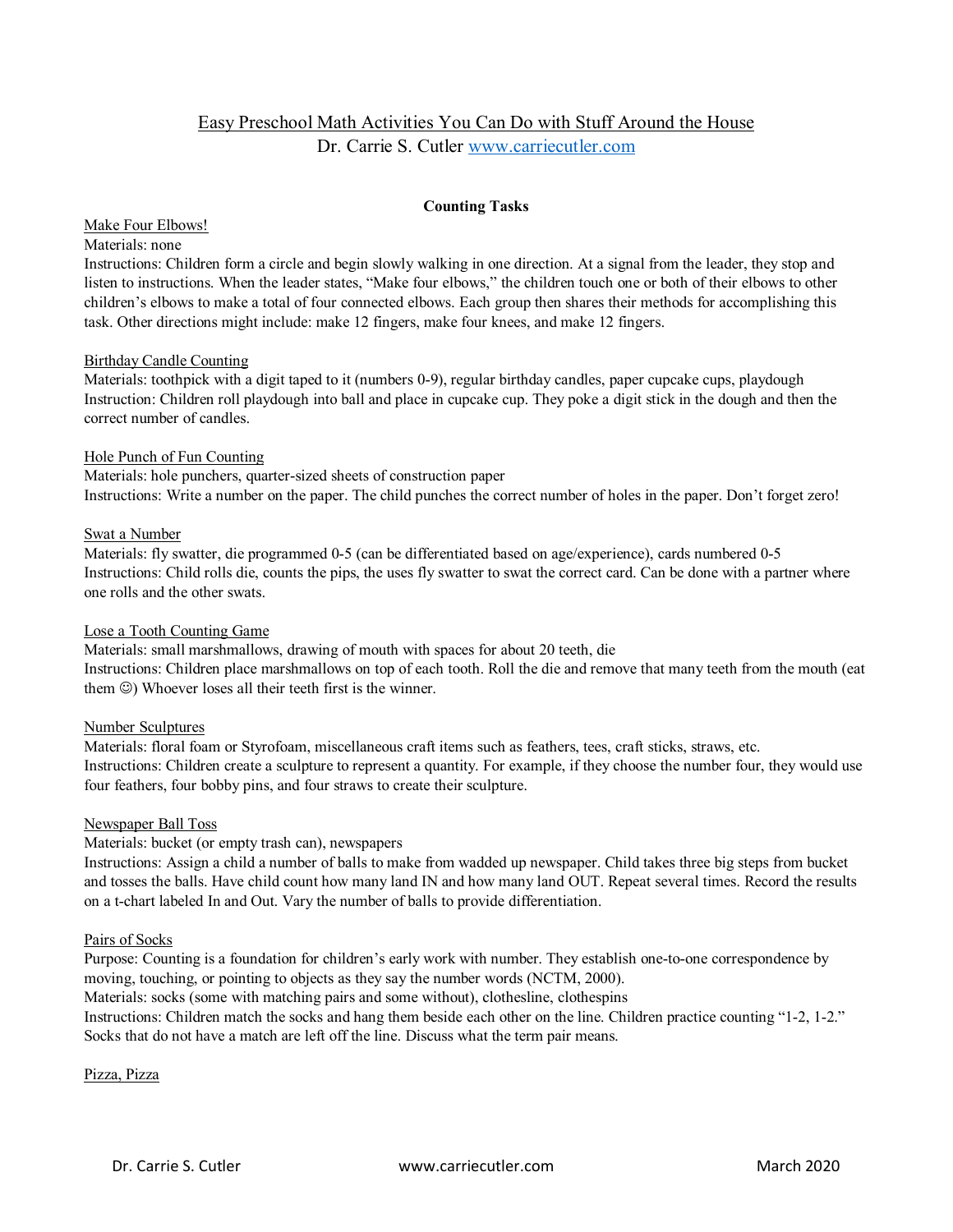Purpose: Children are motivated to count everything around them. They learn that the final number named represents the last object as well as the total number of objects in the set (NCTM, 2000). In this task, children practice counting as they build a pepperoni pizza.

Materials: paper plates, red paper cut into circles, index cards numbered 1-10, glue

Instructions: Children draw a card and create a pizza with the number of pepperoni slices as shown on the card by gluing the construction paper circles (pepperoni) to the pizza (paper plate). Glue the numbered index card to the back of the paper plate.

# Wrapping Paper Sets

Purpose: This task gives children repeated, focused practice with counting. For example, as children circle sets of two objects, they count aloud "One, two." Children repeat this counting and grouping process until the wrapping paper is covered with looped sets of two objects.

Materials: wrapping paper scraps, markers

Instructions: Children circle sets of two objects, such as two teddy bears, two presents, or two balloons—whatever pattern is found on the wrapping paper. Next have children circle sets of three, four, or five.

# Counting Drops

Purpose: Children count the dots on the recipe card, then practice the pincer grasp as they drop food coloring into cups of water.

Materials: eye droppers, bowls of food coloring diluted with water, clear plastic cups halfway filled with water, recipe cards made by drawing combinations of different colored dots on index cards (for example: three blue dots and two red dots) Instructions: Children select a recipe card and then use the eyedroppers to count the appropriate number of food coloring drops to be dropped into each cup of water. Children count drops as they squirt them.

# **Geometry Tasks**

# Shape Books

Materials: magazines, scissors, glue, paper for books

Instructions: Help children draw a different shape in the upper corner of each sheet of paper. Staple. Children find pictures in magazines to glue on the correct pages of their little books.

Cereal Shape Sorting Materials: different shaped cereal Squares: Chex, Cinnamon Toast Crunch Circles: Cheerios, Fruit Loops, Apple Jacks Rectangles: Frosted Mini Wheat Instructions: Children sort the cereal pieces by shape.

# Shape Hunt

Materials: square sticky notes, rectangular address labels, circular stickers Instructions: Children hunt for squares, rectangles, and circles and mark them with the correct sticker or sticky note.

# I Have, Who Has 2D and 3D Shape Game

Materials: clue cards (available on [www.carriecutler.com\)](http://www.carriecutler.com/) cut apart and laminated Instructions: Give each child one card. Child reads their clue aloud to the group. The person with the answer reads their card next. Continue until all cards have been read.

# Tabletop Composing Shapes Activity

Materials: colored masking tape, 3D or pattern blocks Instructions: Use tape to outline 2D shapes on tabletop (squares, rectangles, rhombi, different types of triangles). Children use the blocks to "compose" the larger shapes. For example, six small squares might compose the rectangle.

Feed the Shape Monster Sorting Activity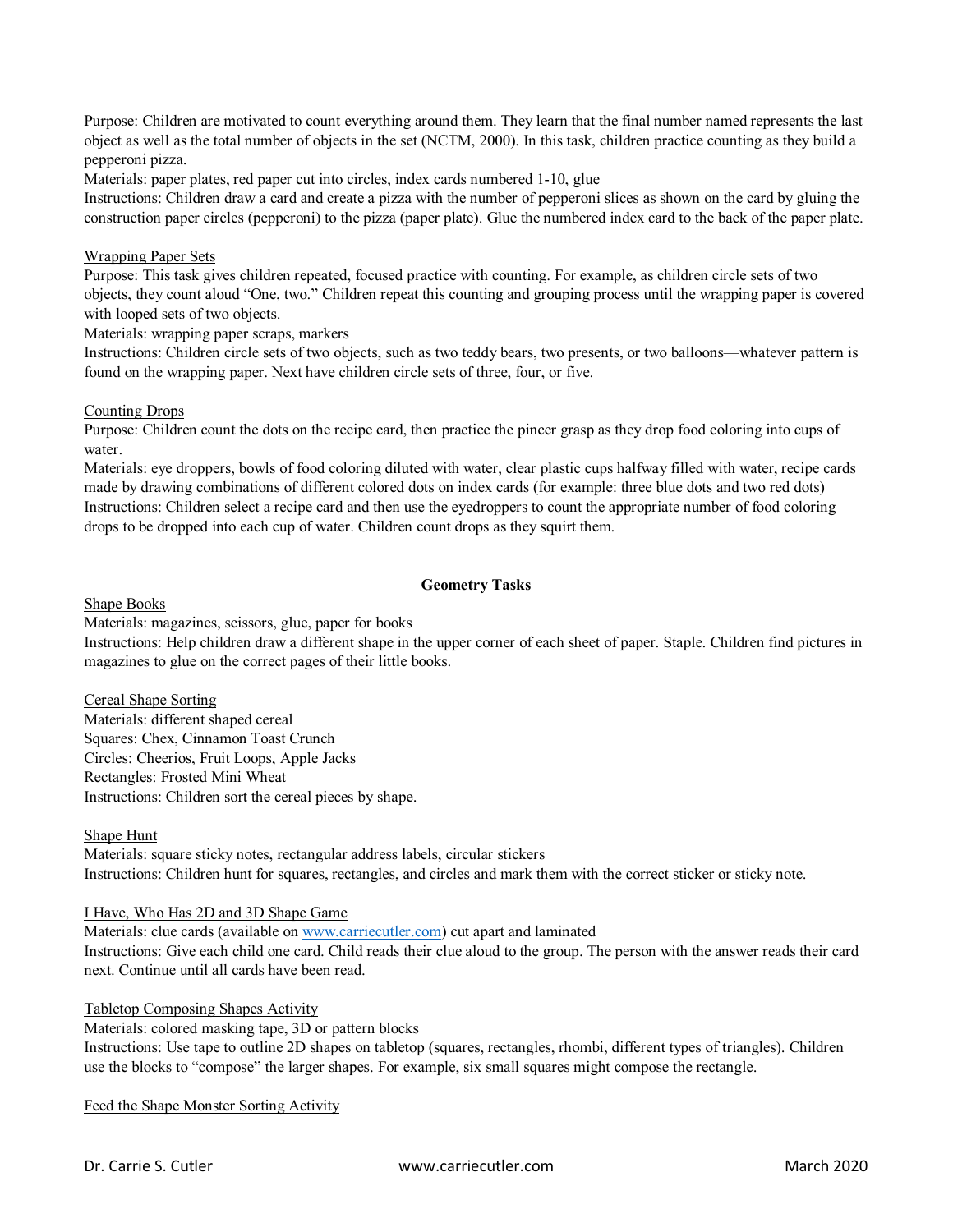Materials: large cardboard cutout triangle, square, rhombus, hexagon (can add googly eyes to make them look like monsters), pattern blocks or other blocks

Instructions: Children sort shapes and feed them to the matching shape monster.

# Cookie Cutter Halves

Purpose: This task helps preschoolers to recognize and create shapes that have symmetry (National Council of Teachers of Mathematics [NCTM], 2000).

Materials: cookie cutter shapes that show a line of symmetry, clay, plastic knives

Instructions: Children cut out clay shapes using cookie cutters and then use the knife to cut the shape into two equal parts along the line of symmetry.

# Straw Triangles

Purpose: The equilateral triangle is the type of triangle that adults most often present to children. Children need exposure to right, acute, and obtuse triangles as well. This task helps children recognize a variety of triangles and gives practice with comparing and sorting triangles into groups.

# Materials: straws, clay

Instructions: Children cut straws to different lengths and then roll small balls of clay to join three straws, forming a triangle. Children make as many different triangles as possible. Compare the triangles and discuss similarities and differences between them. Sort the triangles according to their attributes.

#### Missing Dot Triangles

Purpose: This task allows the child to create unique triangles depending on where (s)he places the final dot on the card. Using the terms sides and vertices exposes the child to accurate mathematical vocabulary.

Materials: dot stickers, crayons, paper, ruler

Instructions: On several index cards, place two dot stickers. The dots may be in the same position on each sheet of paper or you may vary the position. Children place a third dot and then connect the dots to form a triangle. Emphasize that a triangle has three sides (the lines) and three vertices (the dots). Compare the triangles and discuss similarities and differences between them.

# Button Sorting

Purpose: When children look carefully at buttons, they gain experience with analyzing objects' attributes. Describing attributes and parts of two- and three-dimensional shapes helps children develop geometric thinking (NCTM, 2000). Materials: buttons, sheets of paper labeled 1, 2, and 4

Instructions: Option One: Children sort buttons by counting the number of holes (1, 2, or 4) and placing the button on the appropriate sheet. Option Two: Children sort the buttons using whatever attribute they wish. The only requirement is that they must be able to support their decision to place a button in a certain pile. Option Three: Two children work together. One child selects five buttons—four of which have a common attribute and one of which does not have that attribute. The partner tries to guess which button does not belong and why.

# Shape Hopscotch

Purpose: Recognizing and naming shapes helps children develop mathematical communication and enables them to accurately share their ideas during discussions.

Materials: hopscotch layout with eleven sections and a shape drawn in each section, bean bag

Instructions: Children take turns hopping on the squares, calling out the shape names as they land on them. Next, children toss a bean bag and play traditional hopscotch, naming a real world object that is the same shape as the one on which the bean bag landed. Finally, the teacher calls out a pattern for children to hop on such as "circle, square, square, triangle."

# **Measurement Tasks**

# Show and Tell Measuring

Materials: pan balance, small items from child's home, such as a can, spool of thread, toy, pen, jar, cap, stuffed animal, or coffee mug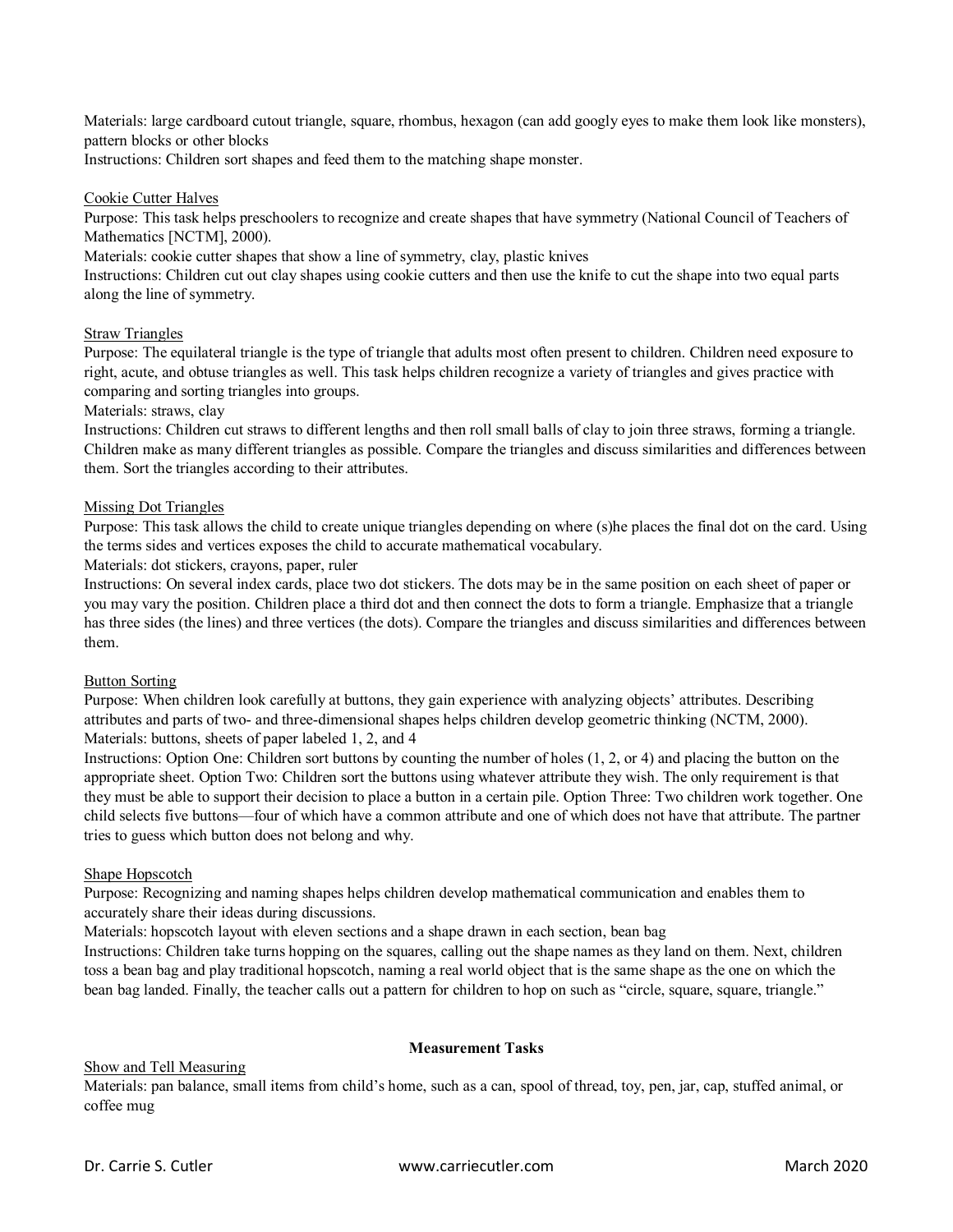Instructions: Have each child try to find another student who brought an item that is about the same length. Then have them find another student who has an item that has about the same weight. Use a balance scale to check.

# *You Are Not Small* Comparing Activity

Materials: *You Are Not Small* by Anna Kang or another book where one character is compared in size to other characters, photocopy of the character

Instructions: Using a cutout creature like the one in the book, have children find and share examples of classroom objects that are bigger and smaller: "This is bigger/ smaller than the creature." Children can record on a t-chart labeled BIGGER and SMALLER by drawing a picture or actually laying the object on the t-chart.

# Shoe Comparisons

Materials: each child removes one shoe, sentence strips labeled SAME LENGTH, SHORTER, and LONGER Instructions: Lay the sentence strips on a table. Children hunt for objects that are longer or shorter than their shoe and place them in the correct category. For an added challenge, find something that is exactly the same length as your shoe!

# Wind Up Toy Race

Materials: wind-up toys, unifix cubes

Instructions: Children make a race track by connecting cubes to make two long sticks. Have each child wind three twists on the toys and set them down. See which toy goes the farthest. Children can compare the distances visually or by counting how many cubes the toys went past.

# Fill Up the Boats

Materials: tinfoil, flat-sided glass marbles or plastic counters, shallow pan of water

Instructions: Children form boats out of heavy-duty tinfoil and place them in a water-filled pan or sensory table. They count and place counters in the boat until it starts to sink.

# Shoe Comparisons

Purpose: In this task, children recognize the measurable attribute of length and use their own shoe as a nonstandard unit to make comparisons.

Materials: children's shoes

Instructions: Each child takes off one shoe and then finds something in the room that is shorter than the shoe. Repeat the task with children finding something that is longer than the shoe. Use terms such as length, shorter, and longer to discuss the shoes and the objects the children found.

# If the Box Fits

Purpose: Children use reasoning to select the appropriate box for each item. They use ideas about length, height, and width to make comparisons between the items and boxes.

Materials: collection of boxes, items that fit into the boxes

Instructions: Tell children that each object needs to fit into one and only one box. Caution them not to choose a big box for a small item because the big box may be needed for a larger item. Children select the container for each object and place the object inside. They may order the boxes from smallest to largest.

# How Much Does It Hold?

Purpose: Making comparisons is an early measurement concept. In this task, children use reasoning to compare the capacity of several containers. More, less, and same are important mathematical terms relating to equivalence.

Materials: empty cans or boxes, packing peanuts, beans, wooden blocks, rice, scoops to measure capacity

Instructions: Children choose three or four cans or boxes. Choose one can or box to be the target. Play a game guessing to discover which Hold More, Hold Less, and Hold the Same as the target can or box. Children devise a method for testing their capacity guesses.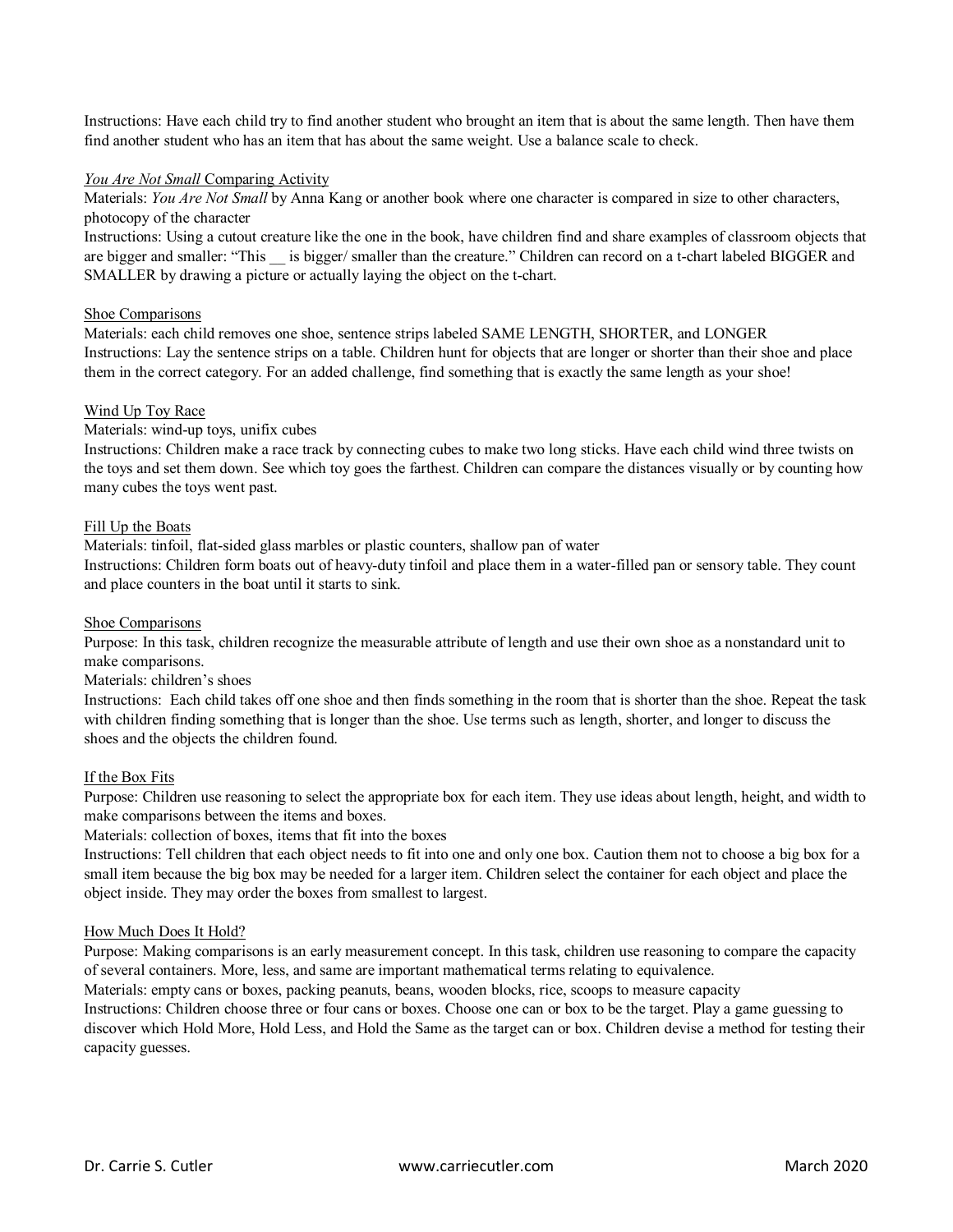I Have, Who Has 2D and 3D Shape Game

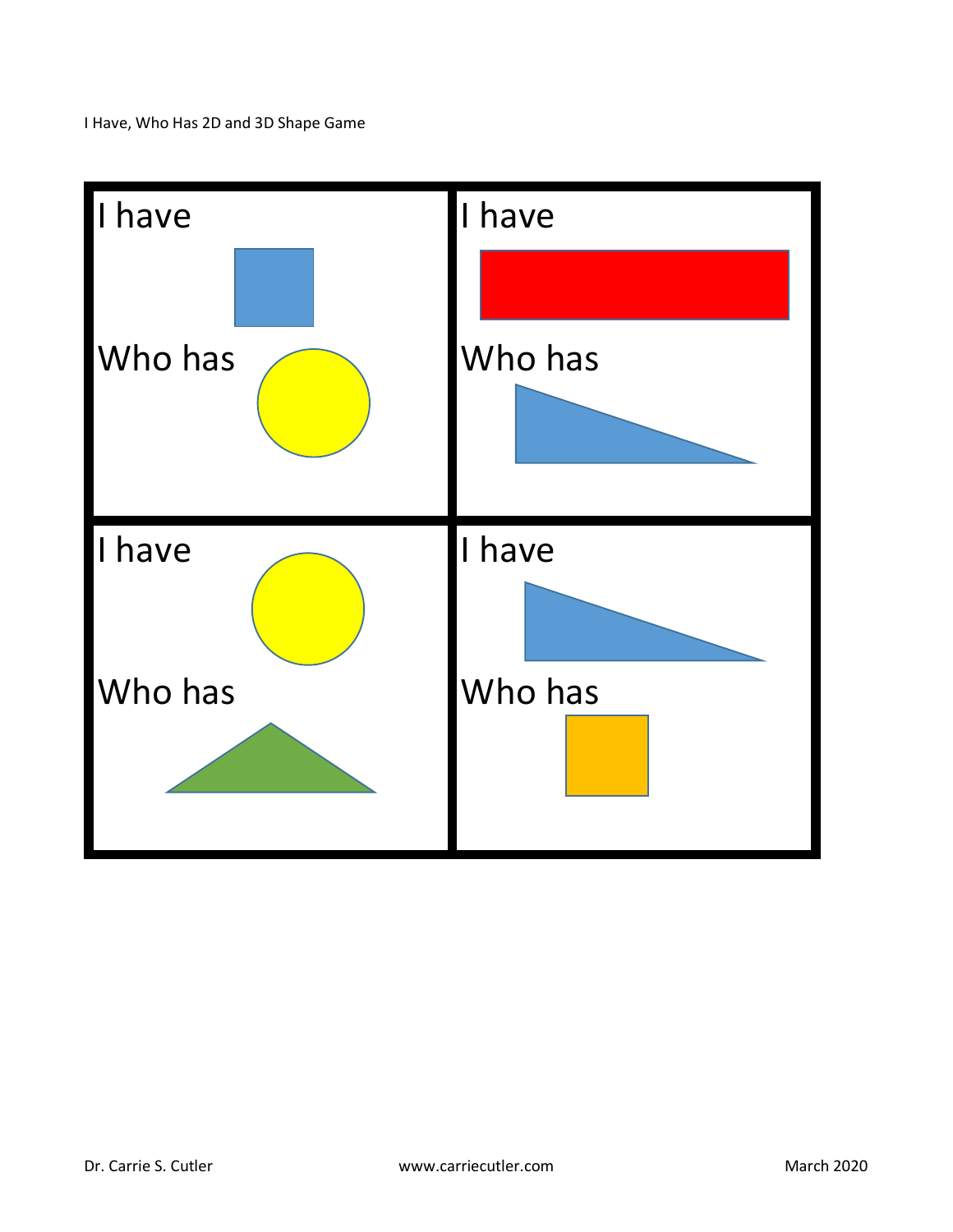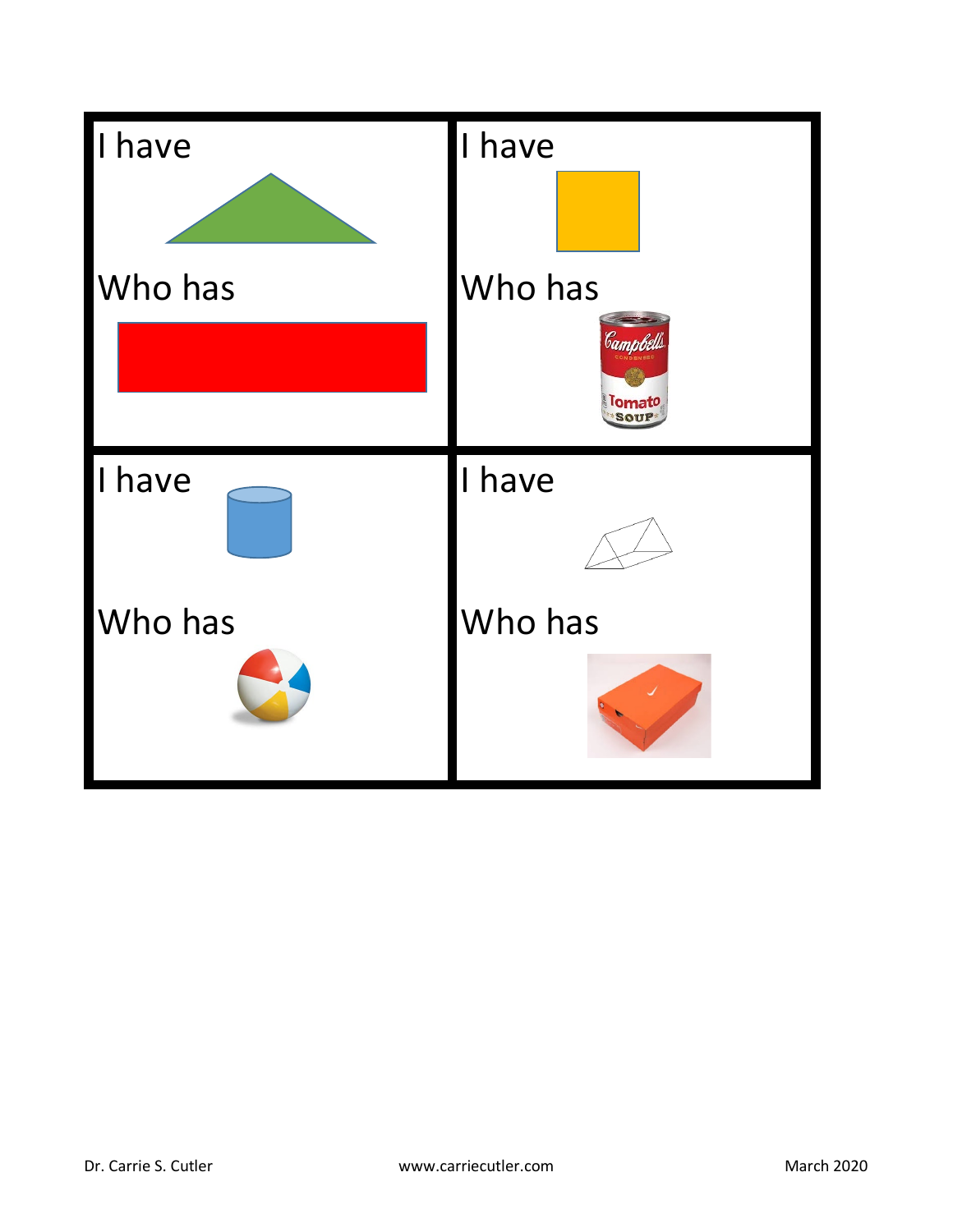